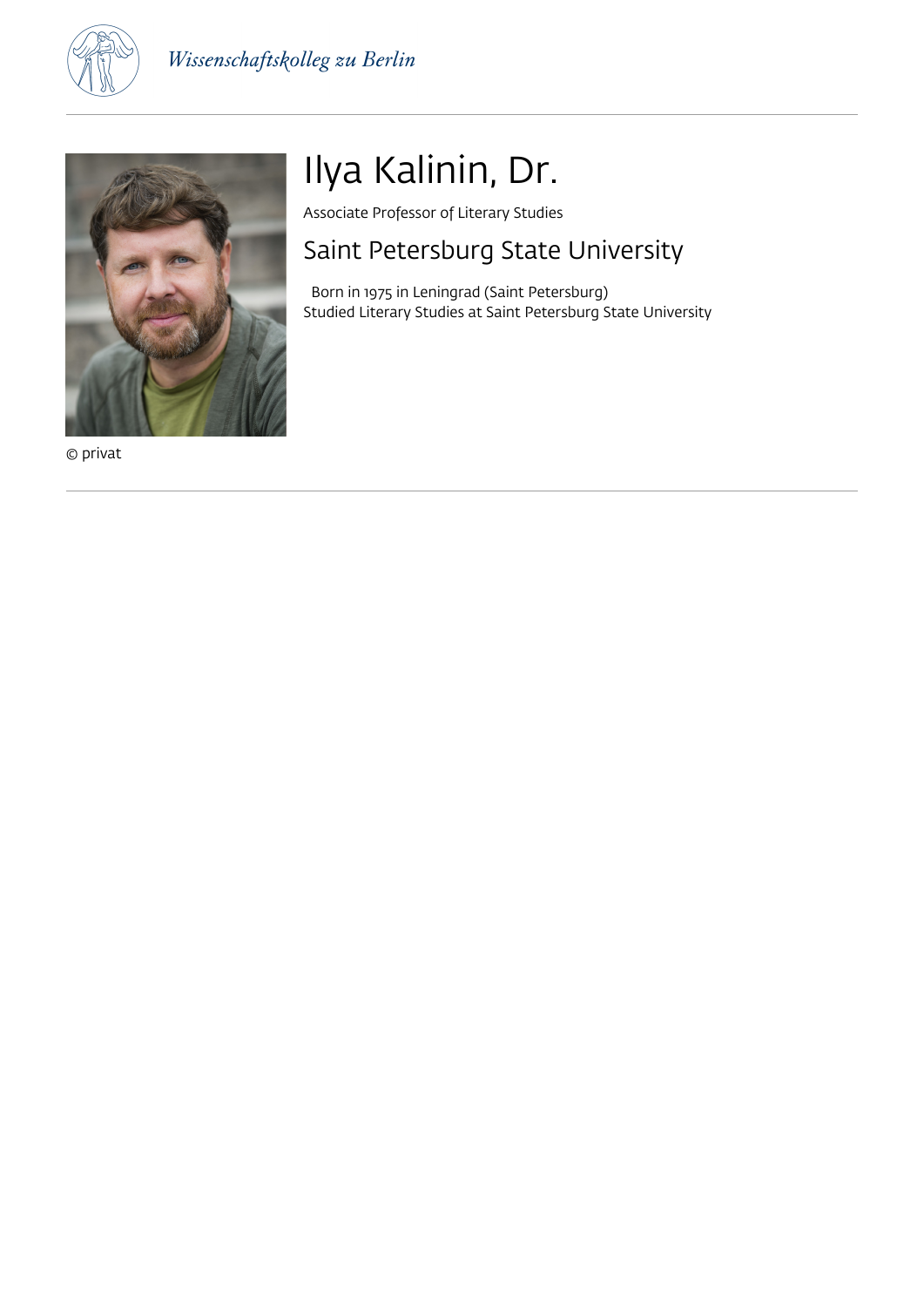### Russian Culture as a Public Good, Private Property, National Value, and State Resource

 The core of my project is an attempt to discover a structural homology between the working mechanisms of the material and symbolic economies of contemporary Russia. In other words, I aim to demonstrate the links between economic activity dependent on natural resources and forms of cultural life, emphasizing a beneficial dependence on the historical past, national traditions, spiritual well-springs, and victorious ancestors. The project comprises analytical work on a number of distinct levels of description.

1) The symbolic level, responsible for the transfer of ideas about the material economy to the sphere of the production of cultural values: as a result, concepts about natural resources (nonrenewable and limited) are transferred to the cultural field, which begins to be understood as also a productive system based on competition for limited resources. In the case in question, the historical past and national tradition begin to be regarded as limited resources, subject to a zero-sum conflict.

2) The institutional level, consisting of the infrastructure of agents on various levels (state, social, private) that seek to monopolize the sphere of cultural production, minimizing access to cultural values (understood as a limited resource) for any who are not willing to reproduce the given national-patriotic hegemony. As a result of this institutional landscape, property relations are systematically projected into culture: from the status of a civic public good, culture is transformed into a resource for state and national construction or into property, privatized by the state or by businesses with close relations to the state.

3) The axiological level constitutes the more profound level of analytical description, corresponding to a comprehension of culture not as a space for free work with values that belong to all (to civil society), but rather as the sphere of the formation of the normative identity of the national collectivity, whose resilience determines state security. Here once again we confront the conceptual framework described above, according to which culture does not constitute an open-ended multiplicity of practices of exchange among individual subjects, but rather a closed sphere of assignment and reassignment, controlled by an external instance of some sort. This is the logic not of capital (that is, of independently increasing value), but rather of resources (that is, of a limited quantity).

### Recommended Reading

Kalinin, Ilya. "Petropoetics: The Oil Text in Post-Soviet Russia." In Russian Literature Since 1991, edited by Evgeny Dobrenko and Mark Lipovetzky, 120-144. Cambridge: Cambridge University Press, 2015.

-. "Why 'Two Russias' Are Less than 'United Russia': Cultural Distinctions and Political Similarities: Dialectics of Defeat." In Cultural Forms of Protest in Russia, edited by Birgit Beumers, Alexander Etkind, Olga Gurova, and Sanna Turoma, 48-67. London: Routledge, 2017.

-. "Antirevolutionäre Revolutionserinnerungspolitik: Russlands Regime und der Geist der Revolution." Osteuropa 67, no. 6-8 (2017): 7-17.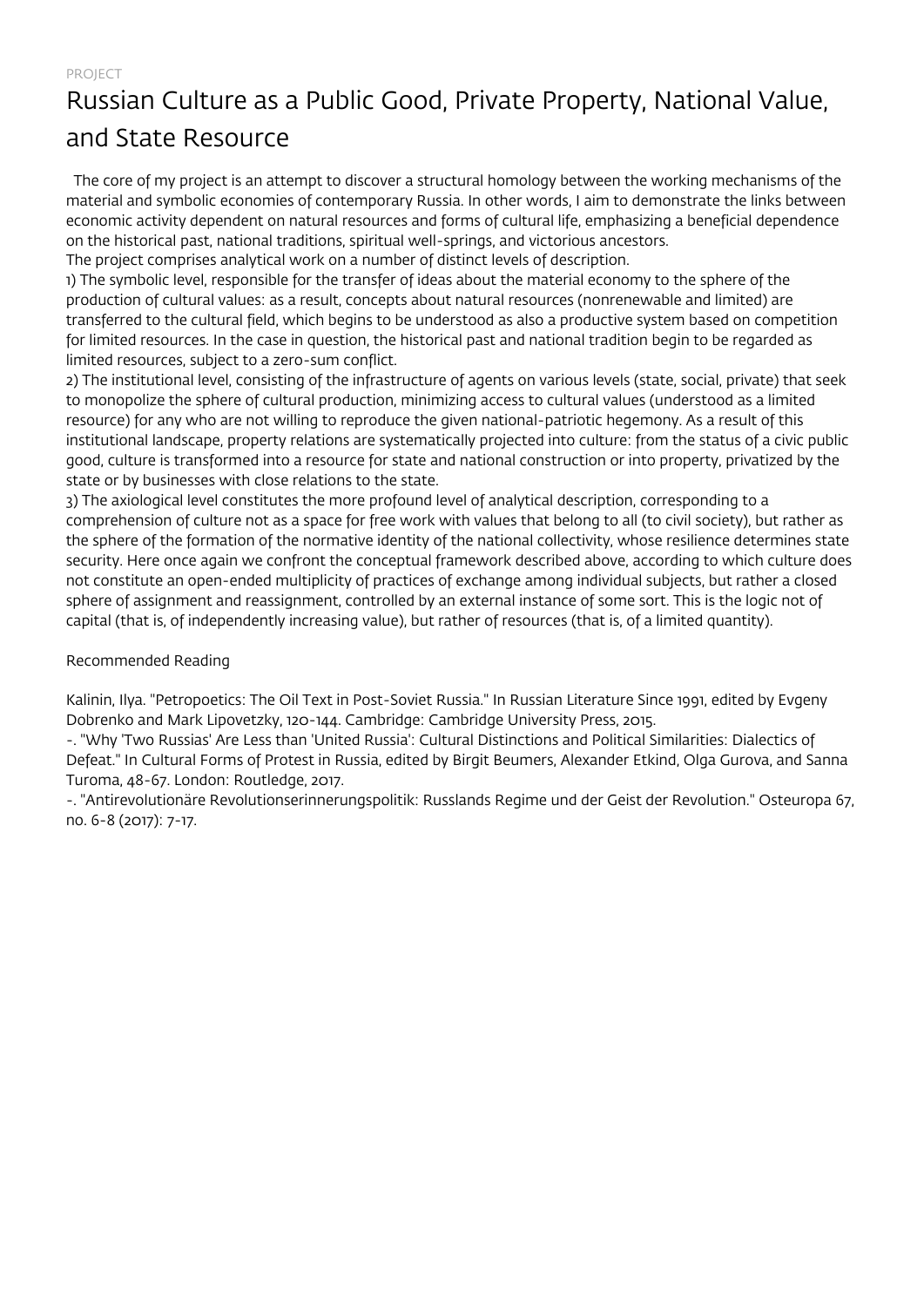#### TUESDAY COLLOQUIUM, 14.12.2021

## Russian Culture as a State Resource: The Politics of History and the Economics of Rent

 It has become a commonplace in social-scientific scholarship on contemporary Russia to describe its economy as a system oriented toward the exploitation of natural resources, thus incurring specific distortions in political phenomena. Description of Russia's "conservative turn," "national-patriotic consensus," politics of memory glorifying the national past, and cultural politics oriented toward the legitimation of the current regime has become no less certainly a commonplace in recent scholarly work. Escaping the attention of commentators, however, is the connection between these two dimensions—the specifics of how the economic system functions and the character of the field of cultural production.

The conceptual framework in which the historical past is conceived as a resource for national and state construction appears on a number of different levels. It can be found on the level of the Russian economy's functioning, on the level of the political order, and on the level of elite interests, whose reproduction depends on the maintenance of the given political order. My argument is that the economy based on the extraction of fossil fuels and other mineral resources, and the phenomenon of rent as one of the foundations of such an economy, provide a political-economic context for an analysis of the particular conceptualization of culture that is characteristic of official Russian historical discourse (and Russian cultural politics as a whole). The material I analyze derives primarily from the speeches of important government figures. However, the central arguments and rhetorical topoi I will be describing are characteristic of the entire discursive space of Russia, which is oriented toward supporting the current elite and its political course, in other words – its cultural hegemony.

The focus of the presentation is the deployment of this core metaphor in the official patriotic discourse of identity that is dominant in contemporary Russia, in which the sphere of cultural values is perceived, conceived, and described in terms of natural resources. As a result, a structural homology emerges between the spheres of material, economic activity and immaterial, cultural production in regard to relations between labor, commodities, capital, the role of the state, the legal structure, the level of monopolization, the degree of dependence on resources, and so on.

I will attempt to reveal the constant conceptual, metaphorical pattern that determines how the contemporary Russian politics of history and the policies of normative cultural identity based upon them see their object, their tasks, and the means by which those tasks might be accomplished.